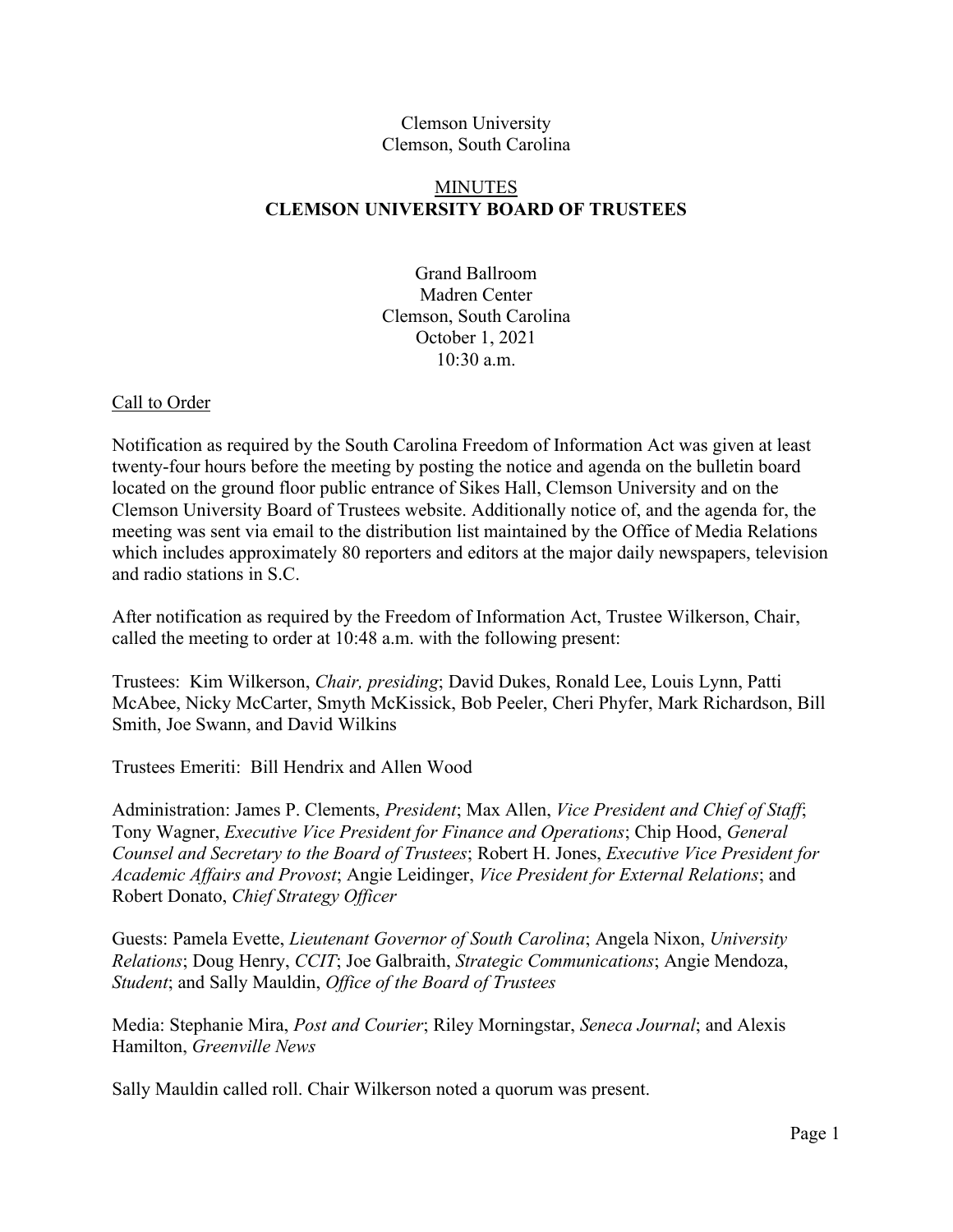Joe Galbraith introduced members of the media.

Chair Wilkerson noted that Lieutenant Governor Pamela Evette was in attendance and thanked her for everything she and the Governor have done for Clemson.

## Approval of Consent Agenda

Chair Wilkerson presented the Consent Agenda for approval.

- 1. Approval of Minutes
	- a. Summer Quarterly Full Board Minutes July 15, 2021
	- b. Executive and Audit Committee Minutes July 15, 2021
	- c. Committee Web/Teleconference Minutes
		- i. Compensation Committee July 14, 2021
		- ii. Compensation Committee August 31, 2021
- 2. Agriculture and Natural Resources Committee
	- a. Receive as information the reports for the Committee
- 3. Compensation Committee
	- a. Receive as information the reports for the Committee
- 4. Educational Policy Committee Action Items:
	- a. School Formation Department of Automotive Engineering and Department of Mechanical Engineering
	- b. Program Modifications
		- i. Clemson University Reading Recovery and Early Literacy Training Center for South Carolina Name Change
		- ii. B.A. in Sports Communication Curriculum Modification
		- iii. Ph.D. in Curriculum and Instruction Name Change and Curriculum Modification
	- c. Receive as information the reports for the Committee
		- i. Faculty Representative to the Board of Trustees Report
		- ii. Faculty Senate Report
- 5. Executive and Audit Committee

### Action Item:

- a. Endowment Amendment
- b. Receive as information the reports for the Committee
- 6. Finance and Facilities Committee
	- a. Receive as information the reports for the Committee
		- i. Staff Senate Report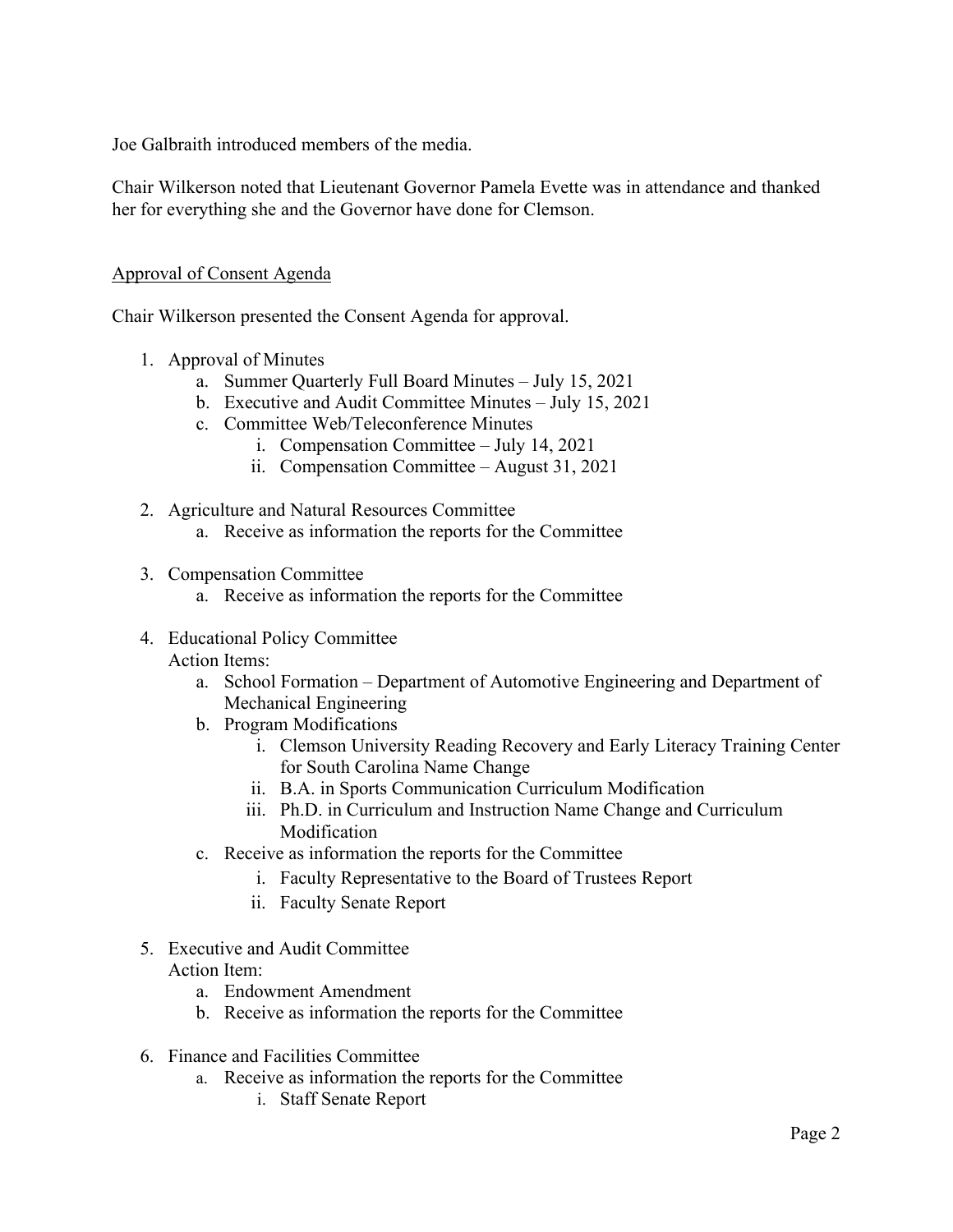- 7. Institutional Advancement Committee
	- a. Receive as information the reports for the Committee
- 8. Research and Economic Development Committee
	- a. Receive as information the reports for the Committee
- 9. Student Affairs Committee
	- a. Receive as information the reports for the Committee
		- i. Undergraduate Student Government Report
		- ii. Graduate Student Government Report

Trustee Phyfer moved to approve the consent agenda after removal of the Naming Policy action item. Trustee Wilkins seconded the motion. The motion passed unanimously.

### Action Items

### Approval: Capital Project Approval Policy Revision

Tony Wagner presented the proposed policy revision. For capital improvements requiring the formal approval of the SC Joint Bond Review Committee at a public meeting, the Board shall approve the project concept and the final project budget.

Changes to an established project that requires approval by SC Joint Bond Review Committee shall be approved by the Chair of the Board of Trustees and the Chair of the Finance and Facilities Committee and shall not require approval of the Full Board.

For all University construction projects requiring the formal approval of the SC Joint Bond Review Committee, a committee shall be convened to select professional services (architects and engineers) and, if utilized, the alternative delivery construction method (CM-R, Design-Build).

For all University construction projects requiring the formal approval of the SC Joint Bond Review Committee, a committee shall be convened to select professional services (architects and engineers) and, if utilized, the alternative delivery construction method (CM-R, Design-Build).

Composition of the Selection Committee shall be as follows:

- Member, Board of Trustees, appointed by Chairperson if requested during the Finance and Facilities Committee review. If no Trustee member is requested, EVP will appoint an at-large member.
- End Users of the Project: End user Vice President (VP) and end user selected by the VP (if more than one VP is an end user of the project, then each arm will participate as noted)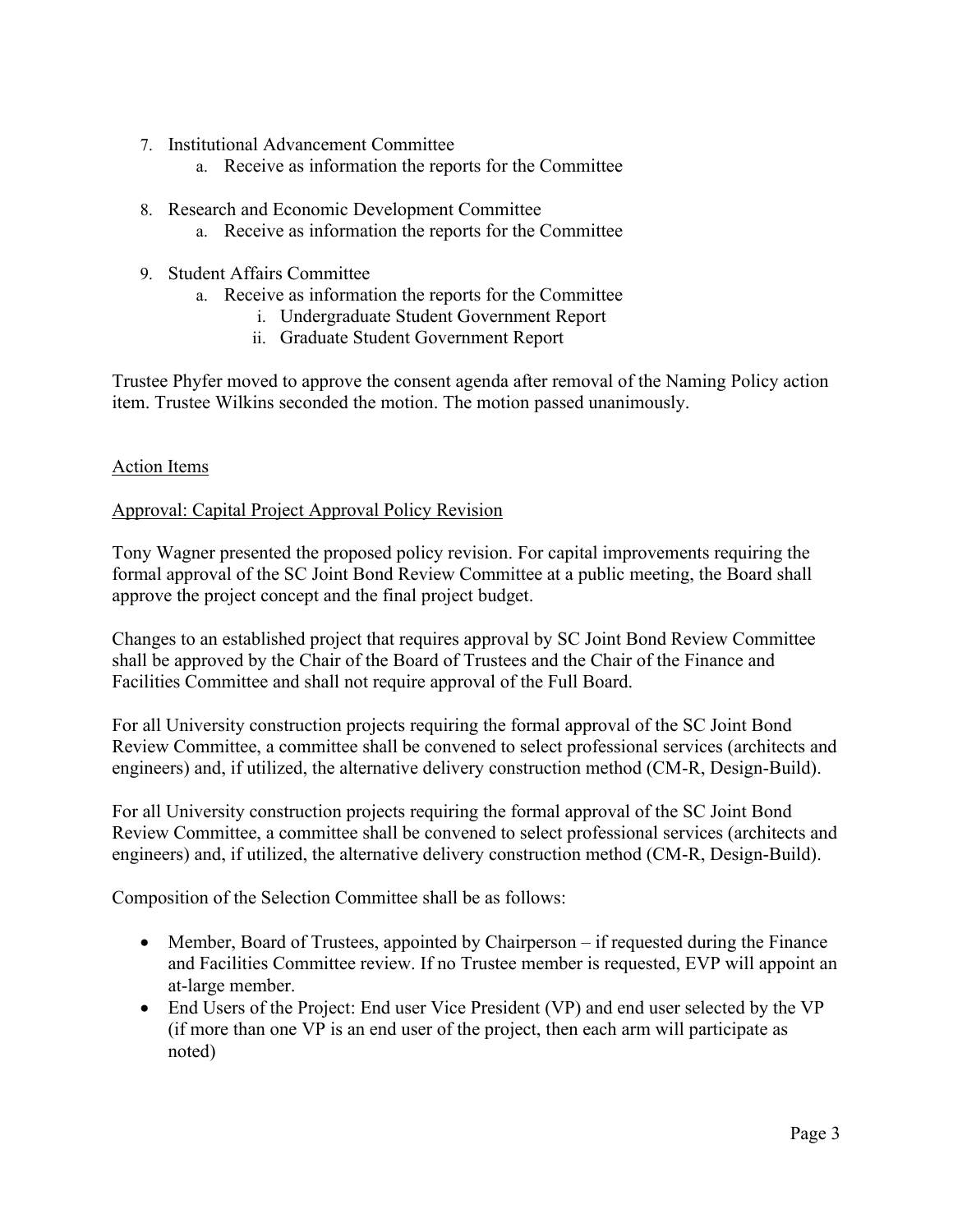- Executive Vice President for Finance and Operations (will chair the Professional Service Selection Committee, the State Engineer's project manager will chair the Alternative Construction Selection Committee)
- Campus Master Planner (for professional services)
- Project Manager (for Alternative Construction Selection services (CM-R or Design-Build))

Trustee Dukes moved to approve the revision. The motion was approved unanimously.

## Approval: Concept Phase I Capital Project – Bryan Mall High Rise Renovations

Mr. Wagner presented the proposed renovations. The project is to renovate approximately 306,000 square feet, 1450-bed Bryan Mall high-rise residence halls. This project originally anticipated comprehensive renovations to all six residence halls in the Bryan Mall. Over the past year, the University has extensively evaluated the potential project scope to determine the most efficient and best long-term investment in Clemson's housing portfolio. That study process identified that comprehensive renovations of the low-rise residence halls was not the most efficient use of the University's resources, however that the high-rise residence halls were a key component of the University's housing inventory.

Many building systems in the high-rises are past their useful lives and the buildings no longer meet the needs of students in key areas of bathroom privacy, common study and social space. The buildings were built between 1963 and 1972 and have had minimal renovations since construction. While maintenance is performed annually on the buildings, the building systems are mostly original, not energy efficient, and are not compliant with current code requirements. The interior spaces are not conducive to modern student needs and require updating. The roofs are in poor condition and need replacing.

The high-rise renovations will include repairing the building envelopes, improving accessibility, installing new fire sprinkler systems, replacing the plumbing, HVAC, electrical and roofing systems, and abating any hazardous materials. Additionally, the project may include renovating interior spaces, renovating bathroom and common spaces to accommodate modern student preferences, and improving the existing courtyard, currently used for parking, to enhance the student experience. Approximately 210 of the current 1,450 beds are located in the interior of the buildings and will be converted into student lounge and programming space to provide a better resident experience. The proposed renovations will bring the facilities up to current standards and extend the useful life for another 40 years. The project also envisions modest, targeted renovations to the low-rise residence halls to extend their life until they can be subsequently replaced.

The option to demolish and rebuild all the Bryan Mall Residence Halls was also considered; however, renovation was identified as more cost-effective and less-disruptive to the student experience on campus while preserving key inventory of first-year housing.

Trustee Dukes moved to approve the concept phase. The motion was approved unanimously.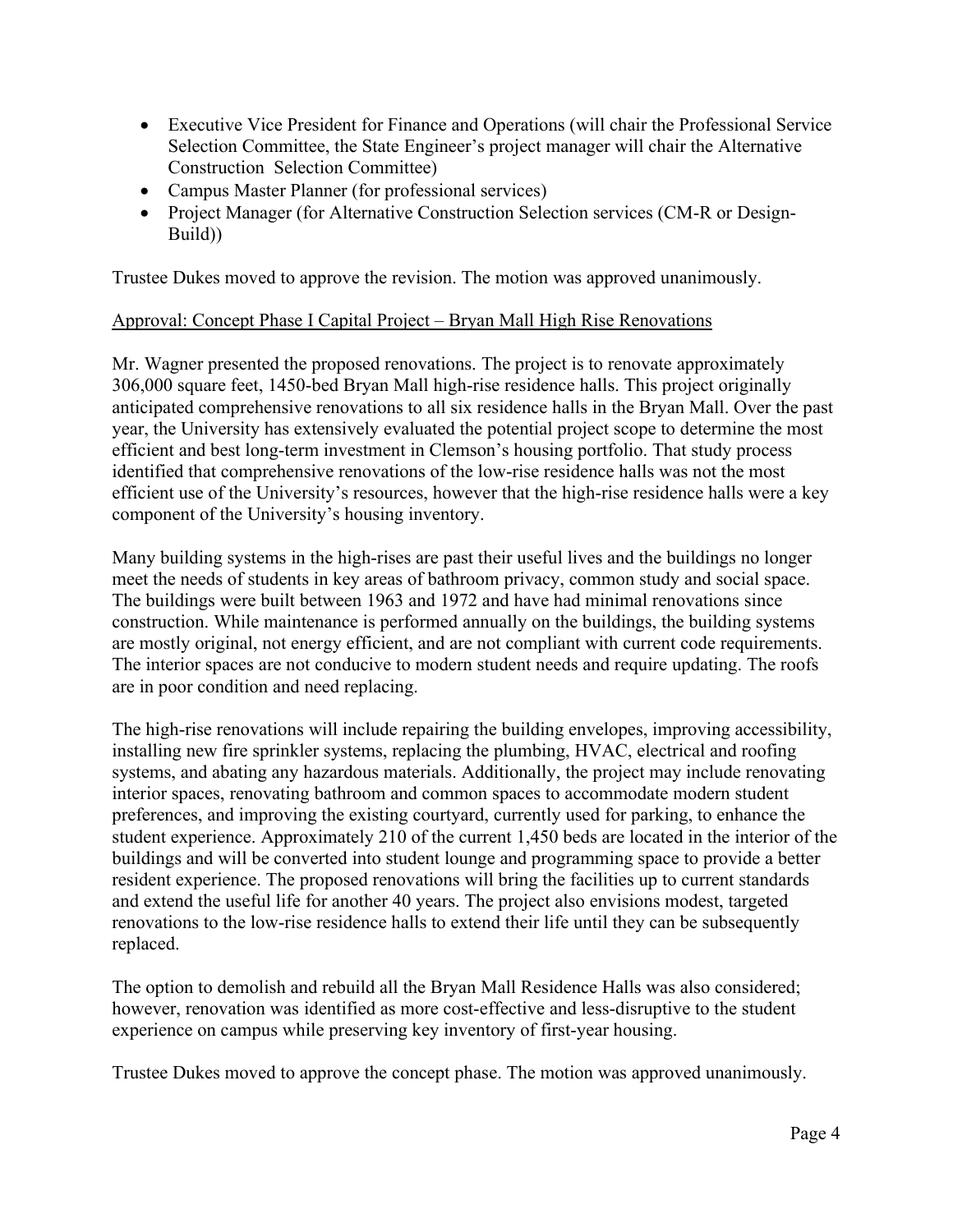## Approval: Concept Phase I Capital Project – Advanced Materials Innovation Complex

Mr. Wagner presented the proposed project. This project is to construct an Advanced Materials Innovation Complex. The Advanced Materials Innovation Complex will provide a state-of-theart, approximately 143,000 square foot interdisciplinary research laboratory and teaching facility for the Chemistry, Materials Science and Engineering, and Chemical and Biomolecular Engineering departments and related programs. This facility is essential to support the significant research and enrollment growth in these disciplines and to maintain Clemson's contributions to the State as a public, top-tier research university. Research expenditures in these fields are expected to reach approximately \$17 million annually by 2026, which is critical to supporting the research goals of the University's strategic plan. Further, enrollment in these high demand science and engineering disciplines is projected to grow by 25-30% by 2026. The current lack of chemistry facilities and laboratory space on campus will limit the University's ability to serve more students in these programs, making this facility critical to serving the State's growing educational and workforce needs.

The Advanced Materials Innovation Complex will include a variety of classrooms, wet and dry laboratories, faculty and administrative offices, lecture halls, seminar rooms and shared spaces that will encourage greater collaboration among students, faculty, staff and industry partners in the science and engineering disciplines. The facility will support 120 faculty and staff located in the building along with up to 180 graduate assistants assigned to the research labs, as well as contain undergraduate labs that will accommodate more than 12,000 students a week. In addition to replacing buildings built between the 1930's and 1980's that no longer meet the instructional and research needs of a top-tier research and top-30 public university, this facility will allow for the systematic renovation of several antiquated facilities that are very costly to maintain as laboratory facilities.

Trustee Dukes moved to approve the concept phase. The motion was approved unanimously.

## Approval: Concept Phase I Capital Project – Johnstone and Union Demolition

Mr. Wagner presented the proposed project. This project is to demolish the approximately 132,500 square foot Johnstone Hall and Union Building Complex as well as smaller facilities associated with University Facilities' move away from the campus core. Demolition will support the

University's broader strategy to prioritize on-campus space for student centric needs.

Johnstone Hall was built in the 1950's as temporary housing and is well past its useful life. The Union Building was constructed in 1974 and is in poor condition. Johnstone has been vacated, but is in the center of campus and requires expensive maintenance to ensure the safety of students, faculty and staff living and working in close proximity to it. Both buildings are inefficient, unsuitable for continued use and located in the center of campus, adjacent to Tillman Hall and the recently constructed Core Campus residence halls. The design process will determine what will initially replace these buildings on the site; however, it is expected that the buildings will be replaced with green space for student activities.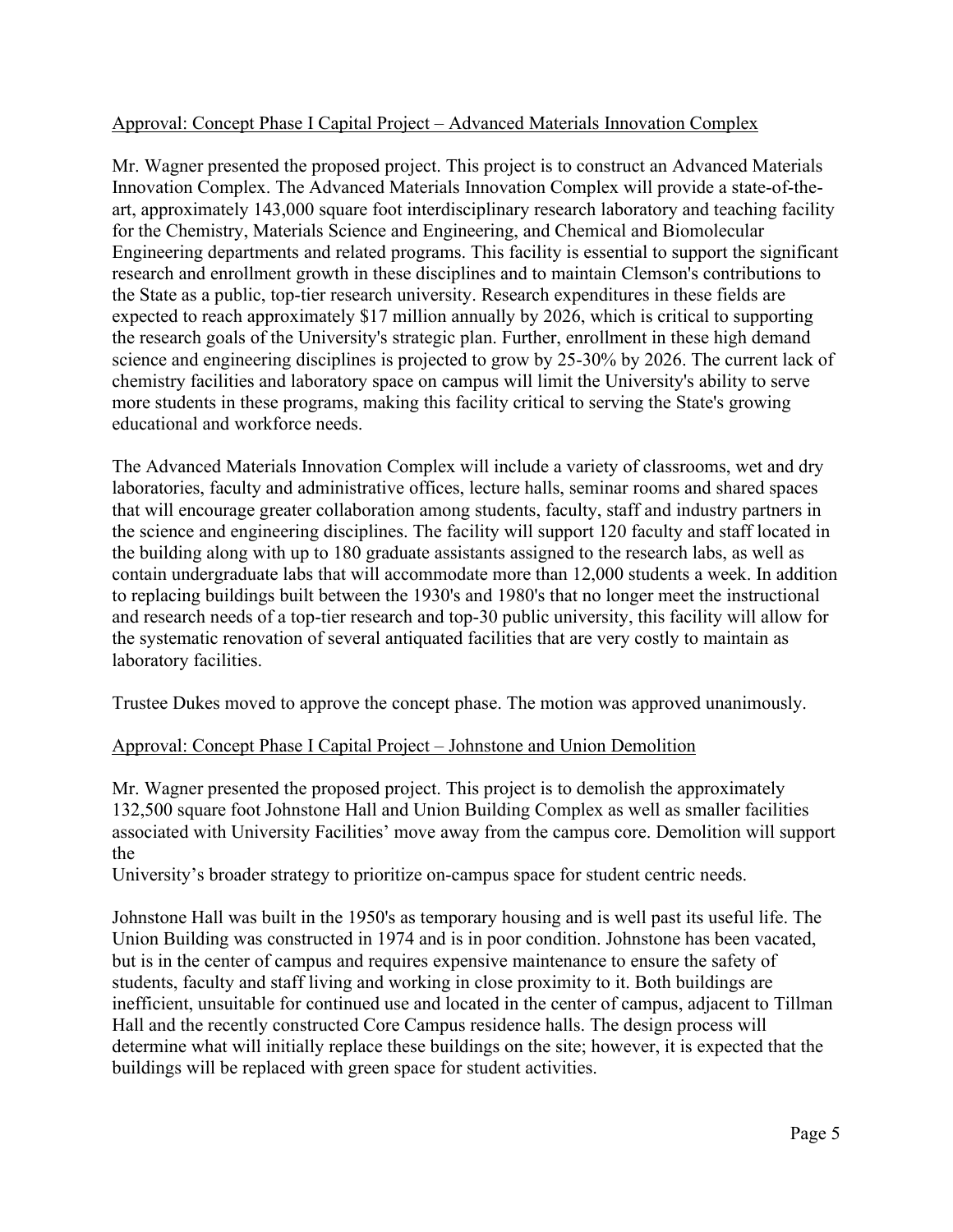Trustee Dukes moved to approve the concept phase. The motion was approved unanimously.

### Approval: Concept Phase I Energy Savings Project – Green Tiger 1

Mr. Wagner presented the proposed project. To implement energy saving project measures which significantly reduce utility and maintenance expenses while addressing aging building infrastructure needs, reliability, Clemson's sustainability goals and long-term utility operating costs. The Guaranteed Energy Savings Project (GESP) is South Carolina's state construction contracting method to address numerous buildings with outdated and inefficient systems, significant maintenance and repair needs and inefficient lighting in need of replacements and upgrades.

The contracting method entails competitive selection of an Energy Service Company to identify a scope of projects that will generate significant savings for the University and implement those improvements with a guarantee of the energy savings that the University will receive. The energy savings is determined by an annual independent audit and is guaranteed by the Energy Service Company and further secured by a surety policy.

The project costs can be financed at low interest rates available through State's Master Lease Program and is structured so that the energy savings generated by the improvements are sufficient to pay the debt service on the underlying financing.

Phase 1 approval will entail the selection on Johnson Controls, Inc. (JCI) as the University's GESP Contractor, and will establish a budget of \$600,000 for JCI to study the University's 108 buildings and determine the recommended scope of work that will maximize the University's opportunity to save on utilities and address maintenance and repair needs for end-of-life systems.

The GESP procurement process was by the Office of State Engineer (OSE) for competitive selection: and 7 firms submitted qualifications for evaluation by the selection committee. The 3 highest ranked firms participated in the RFP phase involving a detailed project evaluation of 5 representative campus buildings for final selection and negotiations. The Clemson Evaluation Team and a Board of Trustee member conducted oral interviews with the 3 highest ranked firms regarding their detailed proposal

Trustee McKissick moved to approve the concept phase. The motion was approved unanimously with Trustee Dukes abstaining due to a conflict of interest.

### Committee Reports

Agriculture and Natural Resources Committee Report – Louis Lynn

Trustee Lynn summarized informational items presented during the Committee meeting.

Educational Policy Committee Report – Bob Peeler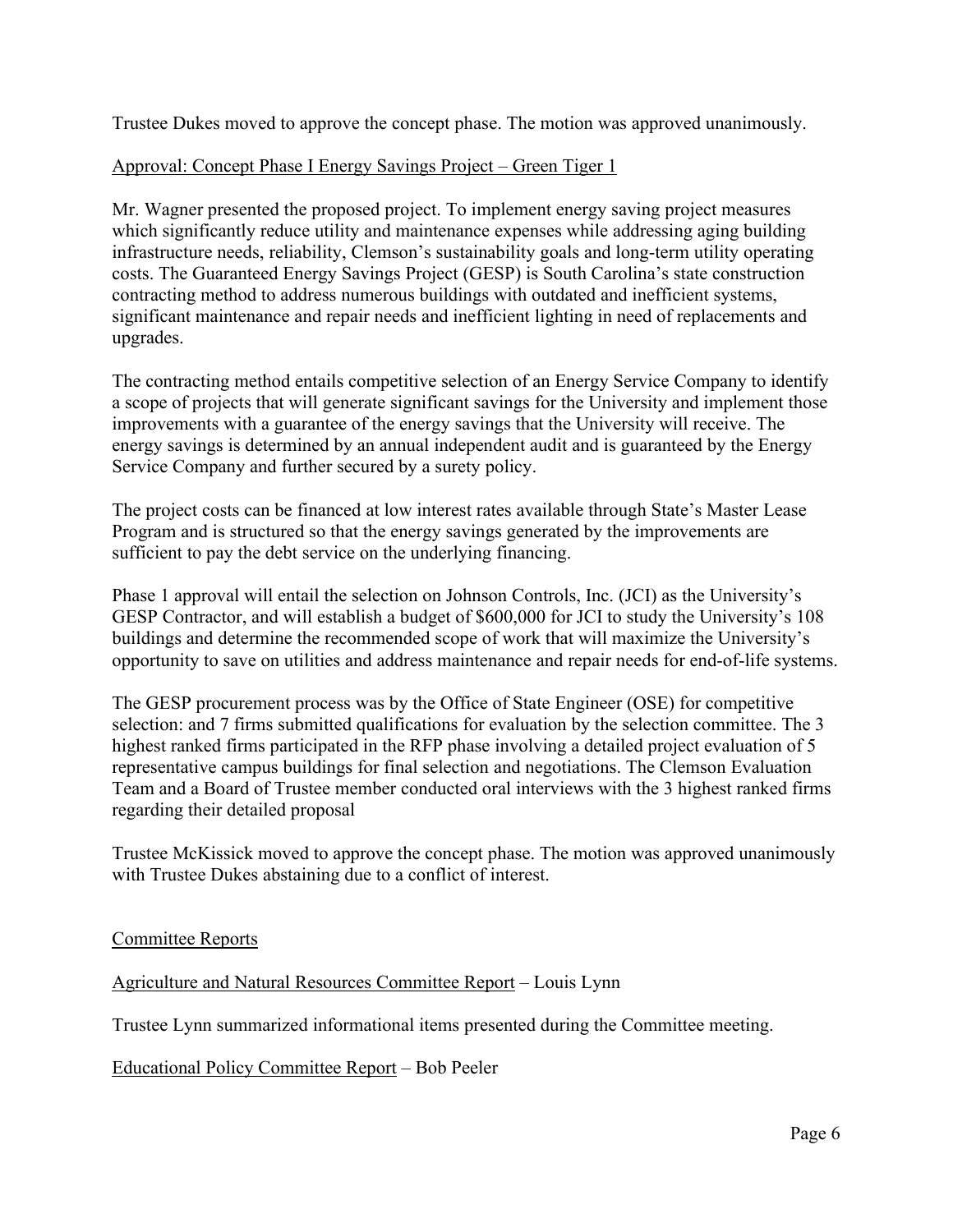Trustee Peeler summarized items presented during the Committee meeting.

## Finance and Facilities Committee Report – David Dukes

Trustee Dukes summarized items presented during the Committee meeting.

## Institutional Advancement Committee Report – Cheri Phyfer

Trustee Phyfer summarized information items presented during the Committee meeting.

Research and Economic Development Committee Report – Ronnie Lee

Trustee Lee summarized information items presented during the Committee meeting.

Student Affairs Committee Report – Bill Smith

Trustee Smith summarized information items presented during the Committee meeting.

Executive and Audit Committee Report – Kim Wilkerson

Chair Wilkerson summarized items presented during the Committee meeting.

### President's Report

President Clements provided an update on activities since the last meeting. He introduced Angie Mendoza and spoke about her accomplishments.

### Convene Compensation Committee

Chair Wilkerson recessed the Full Board meeting. Trustee Wilkins convened the Compensation Committee.

### Action Item

### Approval of President's Compensation and Benefits

Trustee Wilkins presented the following request:

- Extend President Clements contract for 5 years, expiring June 30, 2026.
- Request of the Clemson University Foundation to
	- o increase the CUF portion of the President's base salary from \$588,800 to \$675,000 in year 1 with annual \$50,000 escalators thereafter with positive performance reviews;
	- o add \$100,000 per year in deferred compensation;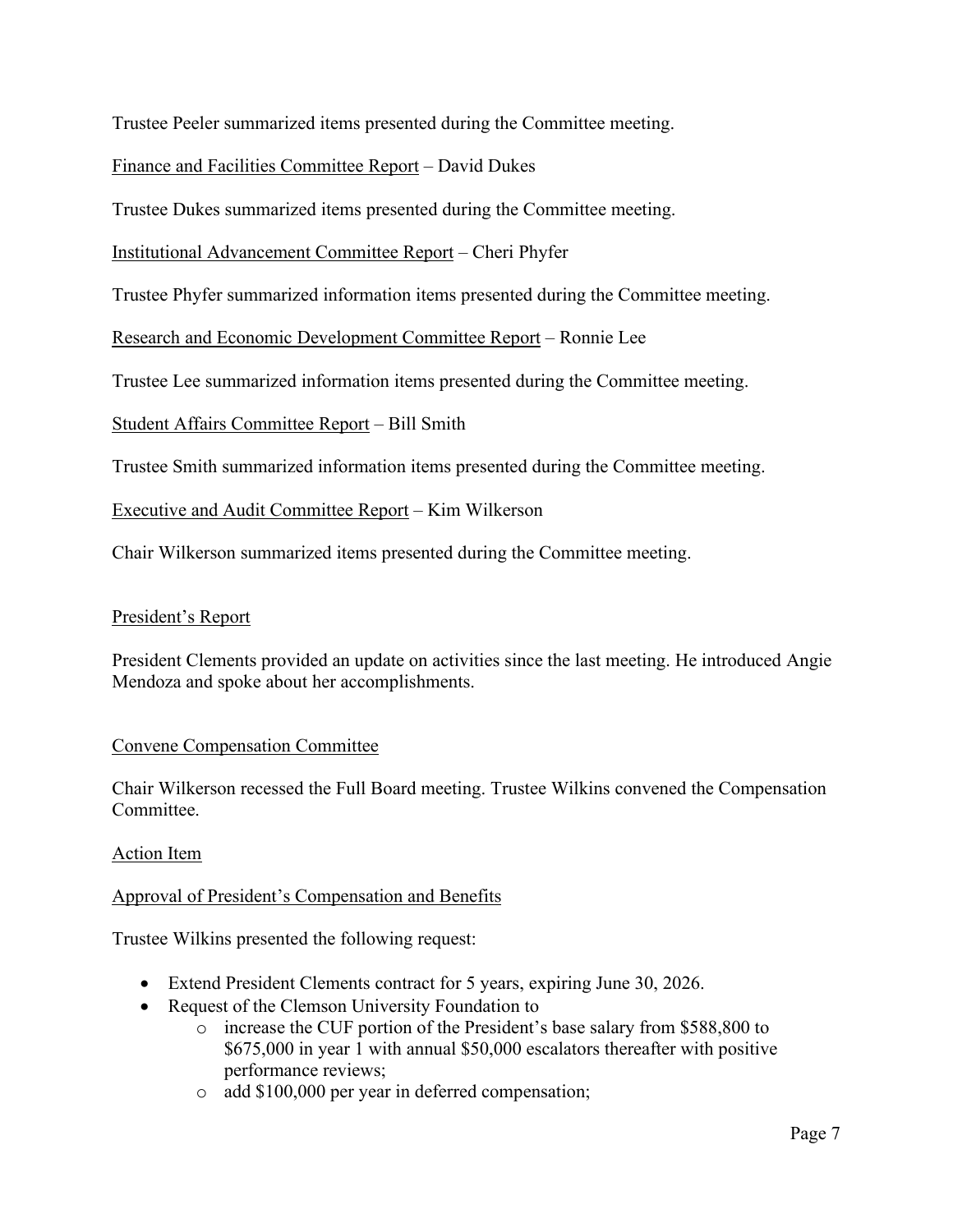- o provide a \$100,000 bonus at signing;
- o add an additional \$2.5M split dollar life insurance benefit which will provide an annuity and death benefit to the President and his family, and a full return of the costs of the policy with interest to the Foundation;
- o Provide to President and Mrs. Clements upon his retirement from Clemson two all-access athletic passes and club tickets to football and basketball games;
- o President Clements has agreed that if he decides to go somewhere else before the end of this contract, he will pay back one year of his then CUF salary.

Trustee Wilkerson moved to approve the compensation and benefits. Trustee McKissick seconded the motion. The motion was approved unanimously.

## Adjourn Compensation Committee

Trustee Wilkins adjourned the Compensation Committee. Chair Wilkerson reconvened the Full Board meeting with all members present.

## Action Item

## Approval of President's Compensation and Benefits

Trustee Wilkins moved to approve the following.

- Extend President Clements contract for 5 years, expiring June 30, 2026.
- Request of the Clemson University Foundation to
	- o increase the CUF portion of the President's base salary from \$588,800 to \$675,000 in year 1 with annual \$50,000 escalators thereafter with positive performance reviews;
	- o add \$100,000 per year in deferred compensation;
	- o provide a \$100,000 bonus at signing;
	- o add an additional \$2.5M split dollar life insurance benefit which will provide an annuity and death benefit to the President and his family, and a full return of the costs of the policy with interest to the Foundation;
	- o Provide to President and Mrs. Clements upon his retirement from Clemson two all-access athletic passes and club tickets to football and basketball games;
	- o President Clements has agreed that if he decides to go somewhere else before the end of this contract, he will pay back one year of his then CUF salary.

The motion was approved unanimously.

### Election of Vice Chair